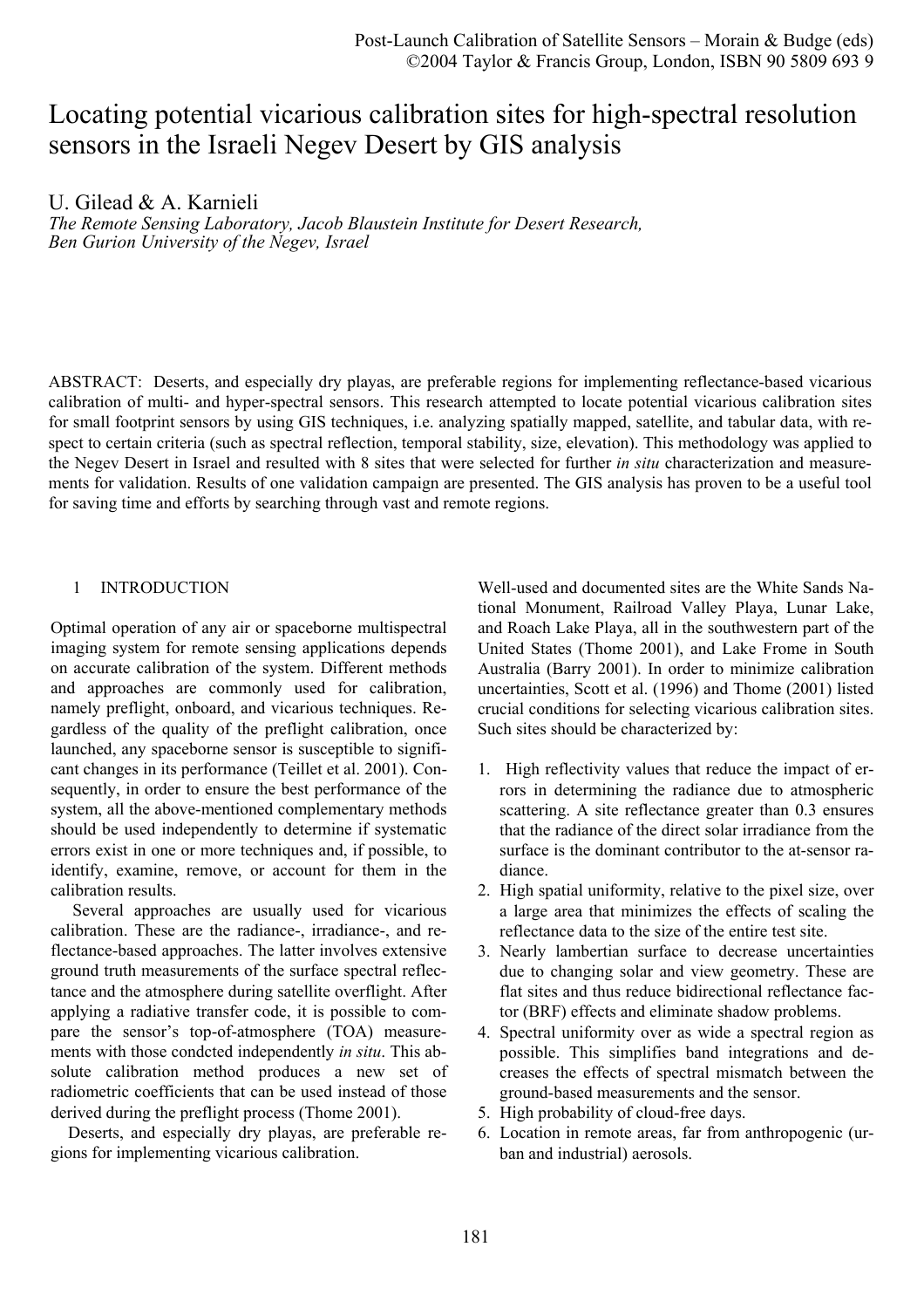- 7. Extremely low precipitation providing minimum change in soil moisture.
- 8. Lack of vegetation so the seasonal dynamics is minimal.
- 9. Location far from the sea in order to minimize the influence of atmospheric water vapor.
- 10. High accessibility to the organization that performs the *in situ* measurements.

Scott et al. (1996) describe a search algorithm that was used to identify suitable sites for vicarious calibration based on Landsat-MSS imagery covering a vast portion of the southwest USA drylands (including southern California, Arizona, southern Nevada, and southern Utah). This search program mainly focused on locating areas that have large spatial extent, spatial uniformity, and high surface reflectance. The search algorithm identified many promising sites, however only two of them (Railroad Valley Playa and Lunar Lake) were selected for further ground investigation.

The State of Israel, which has already manufactured, launched, and operated several earth observation satellites (the EROS and Ofek series) (Steinberg 2001), is seeking independent calibration sites for such small footprint sensors. The current research explores the Israeli Negev desert by Geographic Information System (GIS) technology to locate and characterize potential sites that may be used for vicarious calibration.

# 2 MATERIALS AND METHODS

# 2.1 *GIS data*

The search for potential calibration sites was conducted in accordance with the criteria described above. That is, the site should be characterized by high spectral reflectance, high elevation, high-spatial uniformity, minimal slope, spectral uniformity, minimal seasonal changes, and be readily accessible to the organization that will perform the calibration. The site should also be large enough relative to the pixel size of the sensor (Clark et al. 2002).

Locating potential sites was performed, for the most part, by GIS techniques, i.e. analyzing spatial mapped data and satellite imagery, along with tabular data. This facilitated the location procedure by eliminating areas that were not suitable, leaving only a small number of appropriate ones. The idea behind this methodology is to save time and effort by searching through a vast and remote region while checking a number of critical variables such as spectral reflection, temporal stability, size, and elevation. Nevertheless, one should keep in mind that as promising as the results may be, there is still a need to perform *in situ* examinations in order to verify the results and appraise the site's suitability.

The general concept underlying the search for sites was to join information from relevant GIS layers,

one polygonal layer with an inclusive attribute table. The variables attributed to each polygon are key parameters considered necessary to characterize calibration sites. Building such a layer enables finding ideal sites by selecting polygons that have specific parameters.

## 2.2 *Study site – the Negev Desert*

The study area is comprised of the southern part of Israel in the Negev Desert. The eastern (Jordan) and western (Egypt) borders of this area were delineated according to political considerations. The northern border of the Negev is considered to be the 200 mm isohyetal line, thought to be the beginning of the dryland (Stern et al. 1986). The overall size of the study area is  $10,000 \text{ km}^2$ .

Summer in the Negev is characterized by hot (mean annual temperatures of 25 degrees C), dry (relative humidity ranges from 20 to 50 percent), and clear days with little day-to-day variations. Rain falls almost exclusively in the cool (9 degrees C) winter. Mean annual rainfall decreases gradually from 200 mm at the northern boundary to about 25 mm at the southern edge. The number of rainfall days per annum varies between 40 in the north to 5 in the south. Since the Negev has a relatively small size, the spatial changes in solar radiation are minor. The horizontal global total radiation is generally around 2000 kWh/m<sup>2</sup> /year. The highest radiation is in June (220-250  $kWh/m^2$ /year) and the lowest in December (90-115  $kWh/m^2$ /year) (Faiman et al. 2003). The main soils found in the Negev are coarse desert alluvium, calcareous serozems, sands, and bare rocks. Perennial vegetation is sparse (less than 20 percent) in the northern Negev, and concentrated only along the ephemeral streams in the southern part (Danin 1983). Annual phenology is limited to the spring months (Karnieli 2003).

For this report, the Negev can be divided into 3 different zones that vary mainly in topography, mineral composition, precipitation, and radiation levels:

- 1. Northwestern Negev. Average elevation ~150 m, precipitation 100-200 mm per year, 20-25 percent cloud cover per year, annual horizontal global total radiation  $\sim$ 1900 kWh/m<sup>2</sup>/year. The area is comprised of sandy regosol, sand dunes, and arid brown soils.
- 2. Eastern Negev along the Rift Valley. Elevation ranges between –400 m to sea level (increase southwards), precipitation 25-100 mm per year (increase northwards), 15-20 percent cloud cover per year, annual horizontal global radiation changes with elevation, between 1900-2100 kWh/m2/year. The area is comprised of reg soils and coarse desert alluvium.
- 3. The central Negev highlands average elevation 500 m, precipitation ranges from 0 to 100 mm per year, 15 - 20 percent cloud cover per year,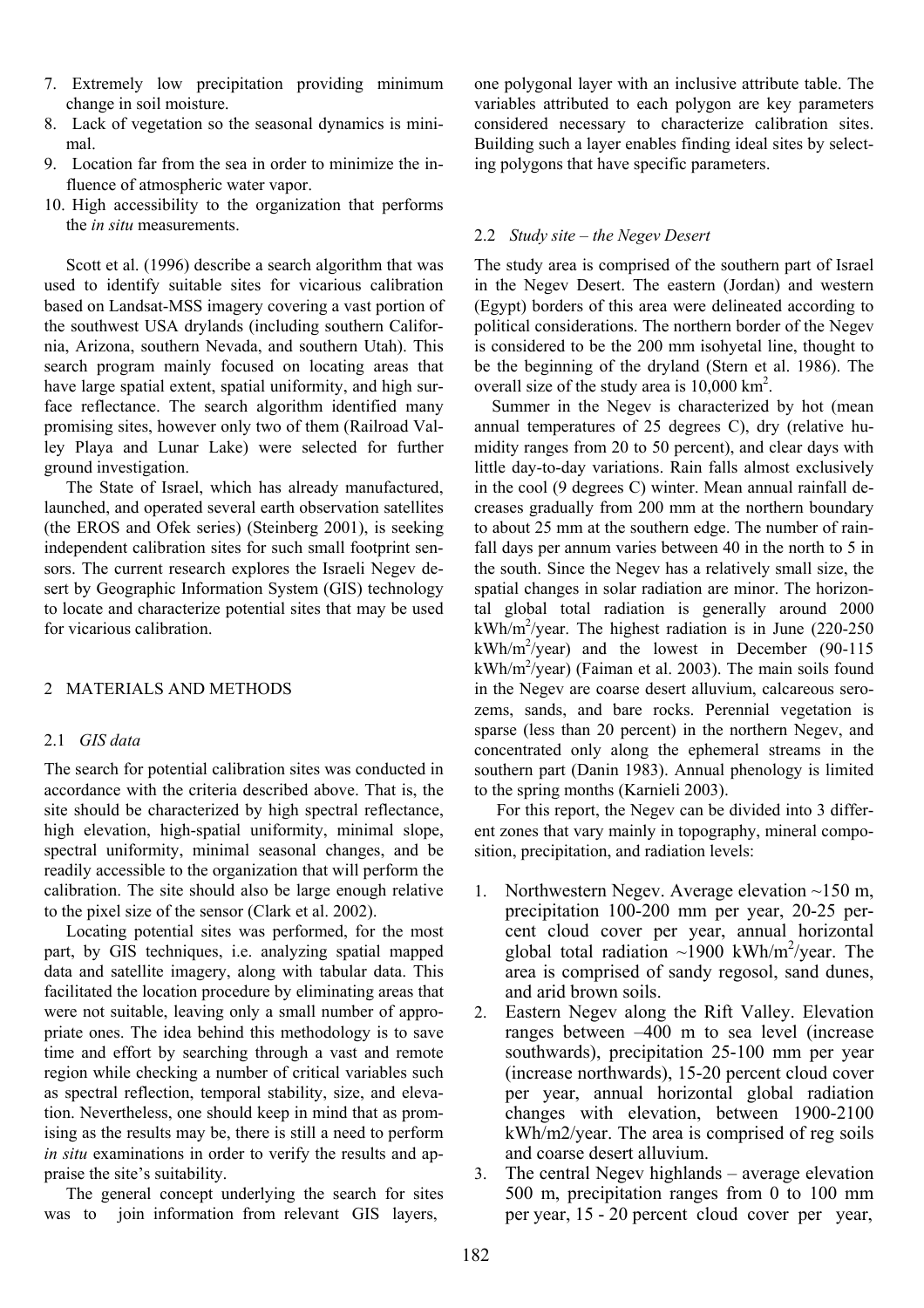Annual horizontal global radiation ~2100 kWh/m2/year. The area is comprised of calcareous serozems (higher areas), bare rock, desert lithosols, reg soils, and coarse desert alluvium.

## 2.3 *Building the GIS*

The first step in constructing the GIS was to gather input layers that include relevant data. All components of the GIS are described in Table 1 and illustrated in Figure 1.

The digital elevation model (DEM) of the Negev is based on the Geographical Society of Israel (GSI) Digital Terrain Model (Hall 1993). Forty sheets, each consisting of a matrix of  $801 \times 801$  pixels, were mosaicsed. The spatial resolution of the DEM is 25 m while the height resolution is 10 cm. The DEM was used for slope retrieval, after being converted to slope map (Fig. 2a). Later on, since the site should be as flat as possible, all areas with slope higher than 0 degrees were excluded. The final product was a binary raster map where  $1 = 0$  degrees slope and 0 = no data. Afterwards, the raster map was converted to vector polygons. This enables building topology for the slope 0 degrees areas - i.e. size, perimeter and *xy* coordinates for each polygon. An attempt to include more areas, by including all pixels with value of slope  $= 1$  degree, presented similar results with no significant increase in polygon size.

 A major advantage of converting raster to vector is the better handling of excess polygons. This occurs since each pixel with 0 degree slope can become a polygon. In the current research, more then 87,000 polygons were created for a size smaller than 10,000 km2. When not clustered, these polygons are useless since they do not qualify as potential sites due to their small size. One of the advantages of working in vector format is the possibility of assigning each aggregation of pixels (now polygon) an area dimension, whereas in raster format this operation is difficult since pixels maintain the value of each single



Figure 1. Input layers of the GIS (graphic scheme).

Table 1. Input layers of the GIS.

| Input                      | Details                                                                                                                                                                                                                          | Data use                                                                                                |
|----------------------------|----------------------------------------------------------------------------------------------------------------------------------------------------------------------------------------------------------------------------------|---------------------------------------------------------------------------------------------------------|
| <b>DEM</b>                 | 25 m spatial resolution<br>10 cm height resolution Raster                                                                                                                                                                        | Obtain elevation and slope                                                                              |
| Landsat-TM and ETM+ images | Frame 174-39 (South Israel)<br>Dates of acquisition: 18 Jan. 1987; 14 Aug. 1987; 29<br>Mar. 1995; 21 Sep. 1995; 6 Apr. 1998; 7 Aug. 1999;<br>10 Oct. 1999; 30 Jan. 2000; 21 May 2000; 27 July<br>2001<br>30 m spatial resolution | Tasseled cap index was preformed in<br>order to obtain brightness values<br>(represent high reflection) |
| Precipitation              | Annual mean precipitation in Israel<br>Polygonal vector layer<br>100 mm isohyets                                                                                                                                                 | Predicting precipitation amounts at<br>the selected site                                                |
| Cloud Cover                | Mean yearly cloud cover of the sky (percent)                                                                                                                                                                                     | Assess probability of clear days<br>throughout the year                                                 |
| Radiation                  | Mean monthly radiation levels ( $kWh/m^2/year$ )<br>Polygonal vector layer                                                                                                                                                       | Assess probability of clear days<br>throughout the year                                                 |
| Air-polluting industry     | Air pollution sources<br>Polygon point layer                                                                                                                                                                                     | Knowledge of air polluting industries<br>nearby sites                                                   |
| Roads                      | Main roads of Israel<br>Line vector layer                                                                                                                                                                                        | Distance information and accessibil-<br>ity                                                             |
| Military training zone     | Training zones of the Israeli Army<br>Polygonal vector layer                                                                                                                                                                     | Identify potential sites which are in-<br>side military training zones                                  |
| Nature reserves            | Nature reserves in Israel<br>Polygonal vector layer                                                                                                                                                                              | Additional information                                                                                  |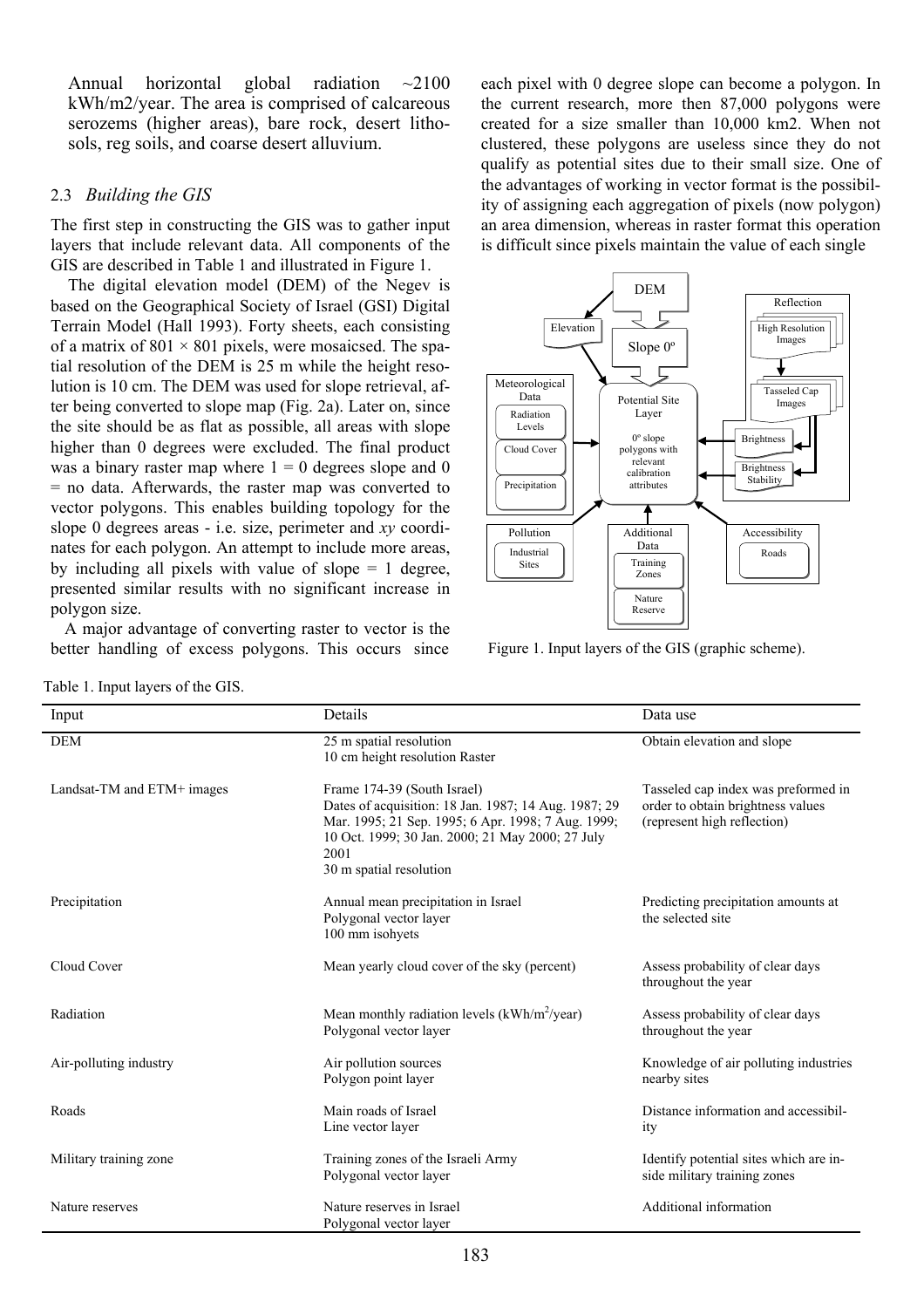

Figure 2. Input layers of the GIS. (a) slope; (b) brightness; (c) standard deviation (SD) of brightness; (d) DEM – elevation; (e) cloud cover; (f) radiation; (g) precipitation, roads and factories; (h) nature reserves; (i) military training zones.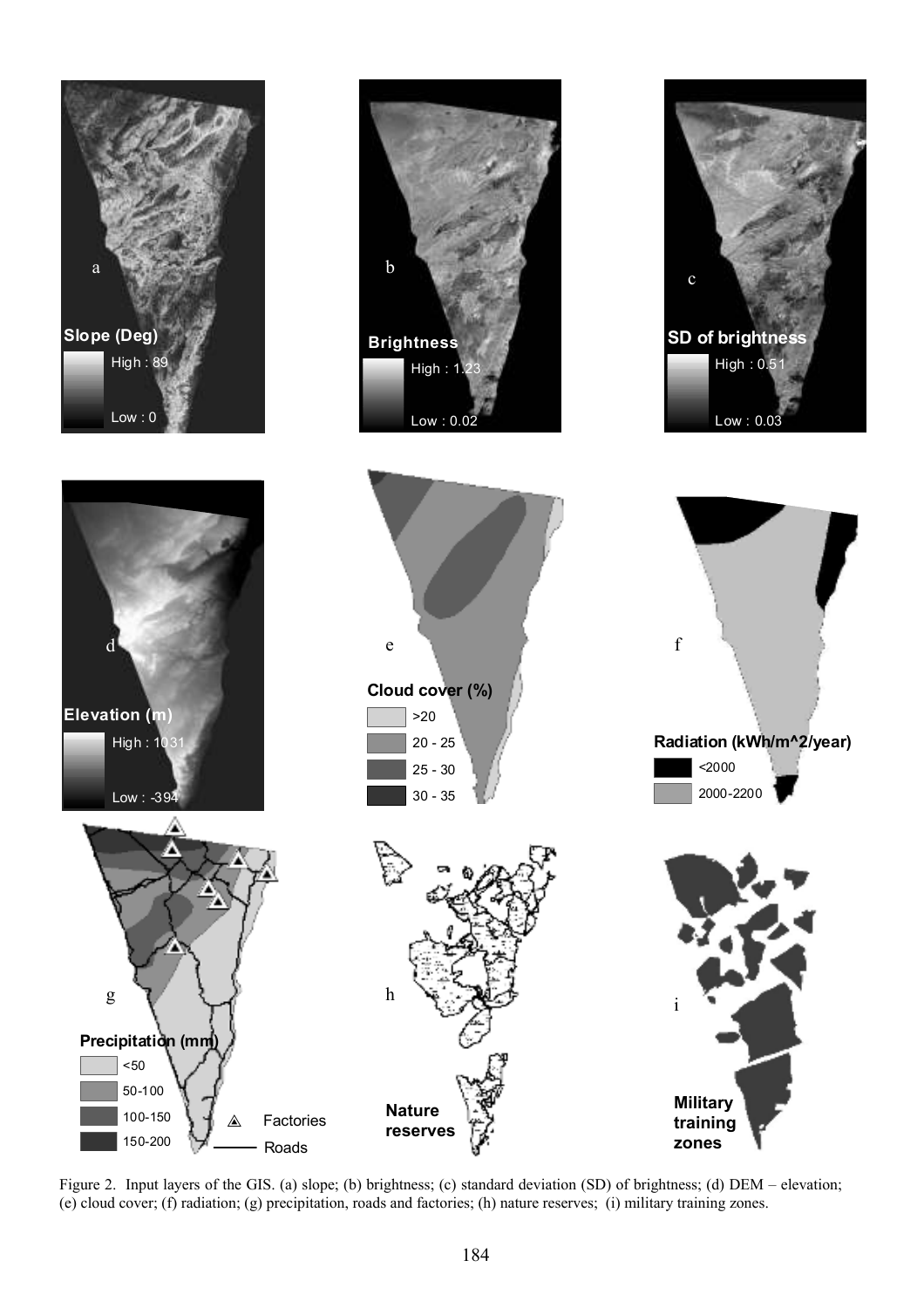pixel and do not aggregate to one object with area dimension. The conversion to vector therefore enables deletion of polygons under a specific size, resulting in a smaller file with relevant polygons that may be used as potential sites for vicarious calibration. Another advantage of working in vector is that it permits integration of polygons that are close to each other and could thus actually be considered as one large site. After deleting all polygons smaller than  $1 \text{ km}^2$  (minimum size determined for potential calibration site) only 87 polygons remained, creating a reduced polygonal layer on which the rest of the analysis was performed. These polygons are referred to hereafter as 'potential sites layer' or PSL.

The next step was associating the PSL polygons with Tasseled Cap brightness values in order to locate sites with high soil reflectance. The Tasseled Cap transformation (Crist 1984) is a vegetation index used to disaggregate the amount of soil brightness, vegetation, and moisture content in individual pixels. The transformation was performed on 5 Landsat TM and 4 Landsat ETM+ images using the appropriate Tasseled Cap coefficients of each sensor (Huang et al. 2002). Later, all images were overlaid and a mean value of each pixel was calculated to produce one brightness image (Fig. 2b). Since the 9 Landsat images were acquired at different months of the year, it was possible to assess the temporal brightness dynamics due to seasonal changes of vegetation and/or wetness. This was performed by calculating the standard deviation from the mean brightness value. As seen in Fig. 2c, the lower the standard deviation, the higher the stability of the site. A DEM was used to create a mean topographical elevation attribute for each PSL polygon (Fig. 2d).

Spatial distribution of meteorological data, such as cloud cover (Stern et al. 1986), radiation (Faiman et al. 2003), and precipitation (Survey of Israel 1995), were extracted from different maps. Industrial air-polluting facilities were mapped as points, and roads as vector lines (Figs 2e, f, g). Polygonal vector layers of military training zones and nature reserves were obtained and intersected with the PSL, in order to gain additional information involving potential restrictions for each potential site (Figs 2h, i). Finally, the accessibility of each site was calculated using a line-vector layer of roads. The 'distance' attribute was calculated from the remote sensing laboratory at Sede Boker to the centroid of each potential site. The final product is an inclusive attribute table that enabled selecting, by means of a query with desired parameters as input, optimal sites out of the 87 sites that initially composed the PSL.

## 3 RESULTS

The final step, after completing the construction of the GIS, was to locate potential sites for vicarious calibration

in the Negev, by performing a query with desired parameters on the PSL layer. Doing so revealed, as expected, that no site has ideal characteristics that meet all the attribute requirements. Consequently, the chosen sites are a function of the flexibility of the stipulations set in the query. The area with the highest brightness values  $(>1.0)$  is the Eastern Negev along the Rift Valley, which is rich in bright surface minerals. The downside of this area is the low elevation, between 0 to –380 m. Furthermore, the 'Dead Sea Works' industry, located near the Dead Sea, produce air pollution that might affect the visibility and atmospheric conditions in this region. In terms of elevation, the best potential sites are at the western parts of the study area, where the highest points reach elevations of over 1000 m. However, these potential sites are characterized by relatively low brightness (0.85-0.95). Radiation and precipitation do not change dramatically over the entire study area due to its relatively small size. Similarly, the distance factor in the Negev is negligible, since every point can be reached in less than a 3-hour drive from any other point. In some regions, such as along the Rift Valley, one principle wind direction (north to south) is dominant throughout the entire year. In other regions, industrial air pollution should be dealt with individually in each case since the wind regime changes temporarily. A site within a distance of 2 km from a polluting factory can have aerosol-free air in a certain month at certain hours, while at different times the situation may be reversed.

To reduce the number of potential sites, a brightness threshold was set at 0.95. This resulted in 8 potential sites rather than 87. These 8 selected sites should be carefully examined by remote sensing methods and by *in situ* measurements as well. Although the PSL and its attributes may be comprehensive, there are other factors that may prevent the potential site from being used as a vicarious calibration site, e.g. sparse vegetation, surface roughness. Examination by spectroscopic methods can spot unknown parameters of the site, e.g. soil mineralogy with pronounced absorption features. Therefore, ground verification is an essential condition to complete the GIS study.

Of the final 8 sites the most appropriate one appears to be site no. 5, with a size of almost  $6 \text{ km}^2$ , elevation of 370 m, and high brightness values of 0.96. It also has low cloud cover and high radiation levels. The disadvantage of this site is that it is located in a military training zone, which may restrict access and mobility. Site no. 2 also is inside a military training zone. Sites nos. 7 and 8 have high brightness values and are located outside military training zones. Their setbacks are low elevation (-220 m and -261 m, respectively) and relative proximity to the Dead Sea Works industry (3.84 km and 13.94 km, respectively).

Some regions were disqualified due to unsuitable conditions. The Northwestern Negev, with relatively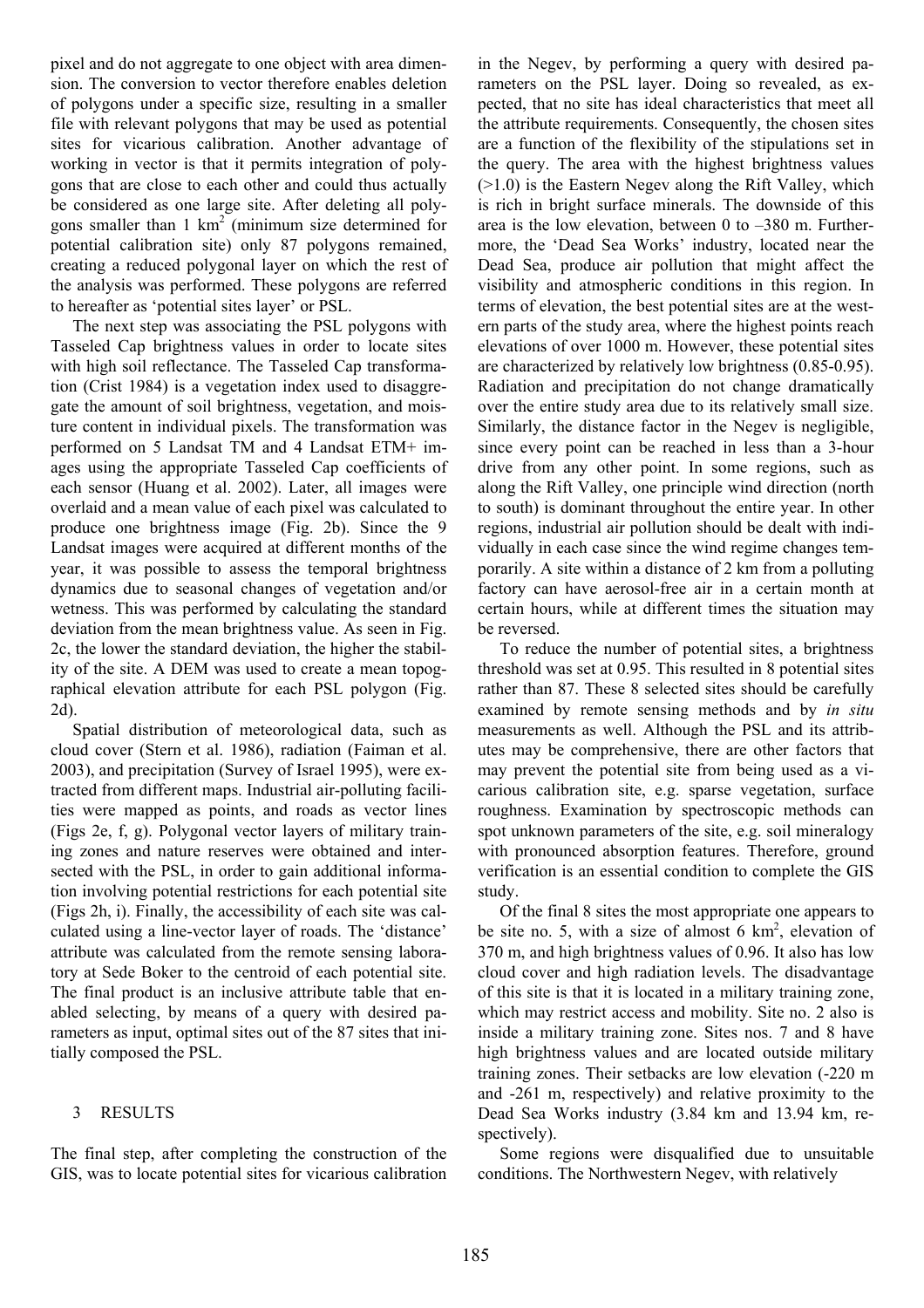low brightness values (0.5-0.75) and medium elevation (~200m), is an example of such an area. Furthermore, precipitation levels are higher in the Northwestern Negev than in other regions and radiation is lower. All of these conditions led to the removal of this region from the potential site list.

#### 4 AMIAZ PLAIN - CHARACTERISTICS

Within the framework of the GIS validation efforts, each of the selected sites was visited in order to verify and characterize its suitability for vicarious calibration. This section presents one example. Site no. 8, Amiaz Plain, is located at 31º4′41″N, 35º22′10″E. The total size of the plain, which is a part of the 'Judea Desert Nature Reserve', is about 6  $km^2$ . About 1  $km^2$  has a 0 degree slope; the rest of the area has slopes ranging up to 10 degree. The elevation of the site ranges between  $-260$  to  $-270$  m below mean sea level (MSL), with mountain ridges on the western and eastern edges (-50, -180 m below MSL, respectively).

Climatically, the site is found in an extremely arid area. The mean annual rainfall is 47 mm, with large variations between years. 99 percent of the rainfall occurs between October and April. The probability for more than 50 mm/year is 45 percent. Cloud cover is about 27 percent from October to May and 4 percent from June to September. Horizontal global total energy ranges between 81 kWh/m<sup>2</sup> in December to 231 kWh/m<sup>2</sup> in June. The prevailing wind directions are south (December– February), north (March–May, October-November) and northwest (June-September) (Faiman et al. 2003). The site is located approximately 4 km northwest of the Dead Sea Works industry; therefore aerosol pollution should be taken into account, particularly during December– February. The site is within a one-hour drive from the remote sensing lab at



Figure 3: Bright surface consists of marls at Amiaz

Sede Boker. The plain's substrate consists of bright marls of the Lisan formation that contribute to its high surface brightness (fig. 3). Figure 4 presents the spectral reflectance of the site as measured by a portable analytical spectral device (ASD).

The graph depicts the relative advantage of this site – very high reflectance throughout the reflective range (350-2500 nm) with minimal fluctuations.



Figure 4. Spectral reflectance of Amiaz Plain.



Figure 5. NHDRDF for a smooth surface at Amiaz plain for the 850 nm waveband and for solar zenith angle of 75 degrees (a) and 15 degrees (b). The basis of each diagram represents the view angle with respect to the solar principle plane.